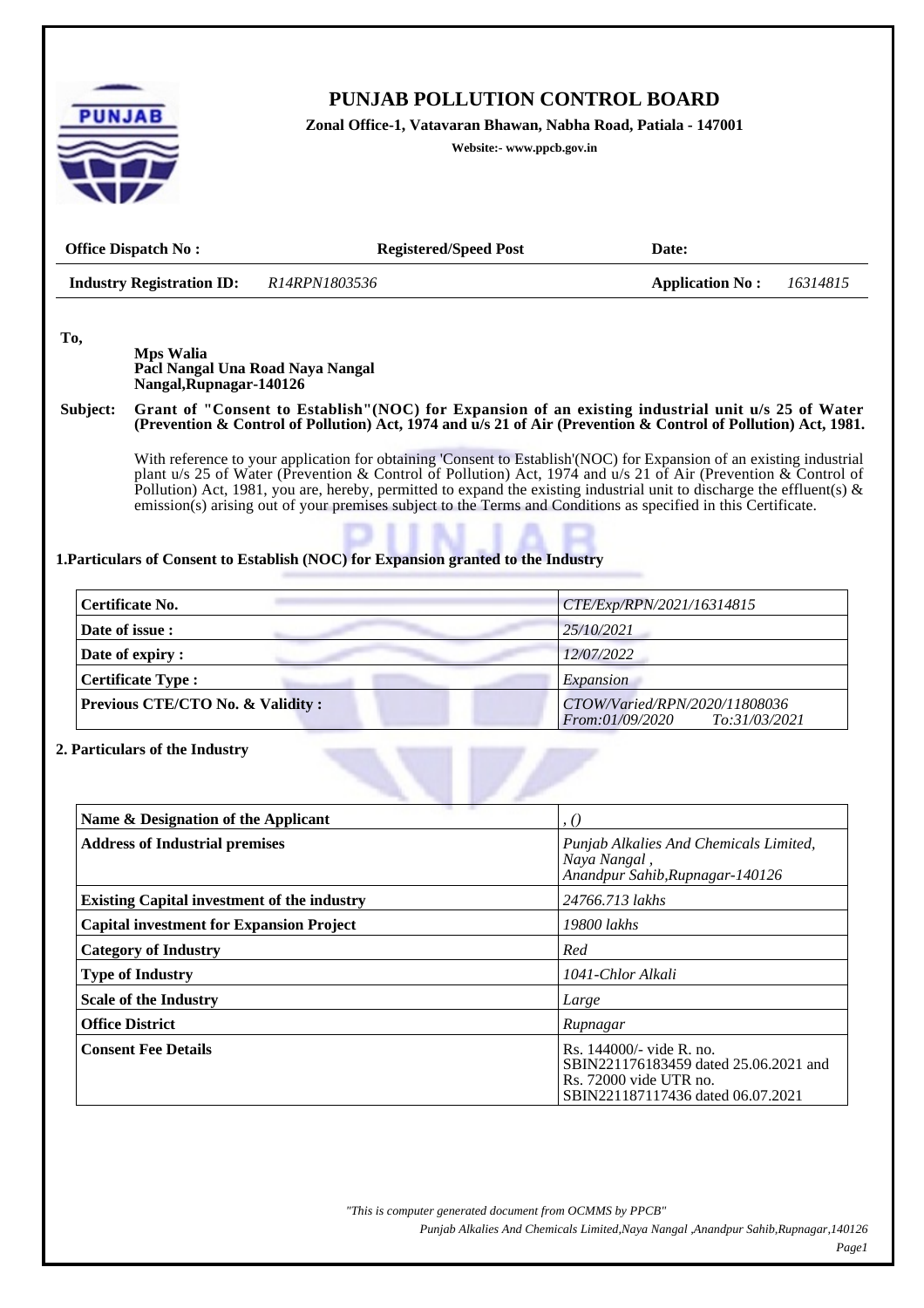| Raw Materials (Name with quantity per day)        | Existing: SALT @ 133947.113 MT/Year,<br>SODA ASH @ 277.5 MT/Year, BARIUM<br>CARBONATE @ 466.56 MT/Year, SBS @<br>93.13 MT/Year, FLOCAL @ 1361.5<br>Kg/Year                                                                                                                                                                                                                                                                        |
|---------------------------------------------------|-----------------------------------------------------------------------------------------------------------------------------------------------------------------------------------------------------------------------------------------------------------------------------------------------------------------------------------------------------------------------------------------------------------------------------------|
|                                                   | Proposed : COAL @ 165000 MT/Year,<br>HUSK $@$ 32000 MT/Year, WATER $@$ 225<br>$m3/h$ , HYDRATED LIME @ 24090<br>MT/Year, CAUSTIC SODA @ 660 MT/Year,<br>LIQUID CHLORINE @ 14850 MT/Year,<br>Steam @ 45 MTD, SALT FOR PROPOSED<br>CAUSTIC SODA LYE EXPANSION (FROM<br>EXISTING 300 TPD TO 500 TPD) @<br>104940 MT/Year, SODA ASH FOR<br>PROPOSED CAUSTIC SODA LYE<br>EXPANSION (FROM EXISTING 300 TPD<br>TO 500 TPD) @ 264 MT/Year |
| Products (Name with quantity per day)             | Existing: CAUSTIC SODA LYE @ 99000<br>MT/Year, CHLORINE GAS @ 87714<br>MT/Year, HYDROGEN GAS @ 2475<br>MT/Year                                                                                                                                                                                                                                                                                                                    |
|                                                   | Proposed: CAUSTIC SODA LYE @ 66000<br>MT/Year, Stable bleaching powder (SBP) @<br>33000 MT/Year, Power Plant @ 35 MW,<br>Steam @ 150 TPH                                                                                                                                                                                                                                                                                          |
|                                                   | Total after expansion: CAUSTIC SODA LYE<br>@ 165000 MT/Year, CHLORINE GAS @<br>87714 MT/Year, Stable bleaching powder<br>(SBP) @ 33000 MT/Year, HYDROGEN GAS<br>@ 2475 MT/Year, Steam @ 150 TPH from<br>Power Plant of 35 MW capacity                                                                                                                                                                                             |
| By-Products, if any, (Name with quantity per day) | Existing: HYDROCHLORIC ACID@<br>39600 MT/Year, LIQUID CHLORINE @<br>89900 MT/Year, SODIUM HYPO<br>CHLORITE @ 2000 MT/Year                                                                                                                                                                                                                                                                                                         |
|                                                   | PROPOSED : HYDROCHLORIC ACID @<br>26400 MT/Year, LIQUID CHLORINE @<br>59933 MT/Year, SODIUM HYPO<br>CHLORITE @ 1333 MT/Year                                                                                                                                                                                                                                                                                                       |
| Details of the machinery and processes            | As per application form no. 16314815                                                                                                                                                                                                                                                                                                                                                                                              |
| <b>Details of the Effluent Treatment Plant</b>    | Existing: Trade Effluent @ 300 KLD,<br>Domestic Effluent @ 80 KLD                                                                                                                                                                                                                                                                                                                                                                 |
|                                                   | Total after proposed expansion : Trade<br>effluent @ 1075 KLD                                                                                                                                                                                                                                                                                                                                                                     |
|                                                   | ETP of 1400 KLD capacity followed by RO<br>& MEE Plant is proposed to be provided for<br>treatment of trade effluent                                                                                                                                                                                                                                                                                                              |
| <b>Mode of Disposal of Effluent</b>               | Trade effluent : 900 KLD to be recirculated<br>back in the process, 80 KLD to be utilized<br>for dust supersession and remaining 95 KLD<br>to be utilized in 3 acres green area<br>developed as per Karnal Technology.                                                                                                                                                                                                            |
|                                                   | Domestic effluent : 15 KLD from industrial<br>premises - onto land for plantation after<br>treatment through septic tank                                                                                                                                                                                                                                                                                                          |
|                                                   | 80 KLD from residential colony: Into MC<br>Sewer leading to terminal STP                                                                                                                                                                                                                                                                                                                                                          |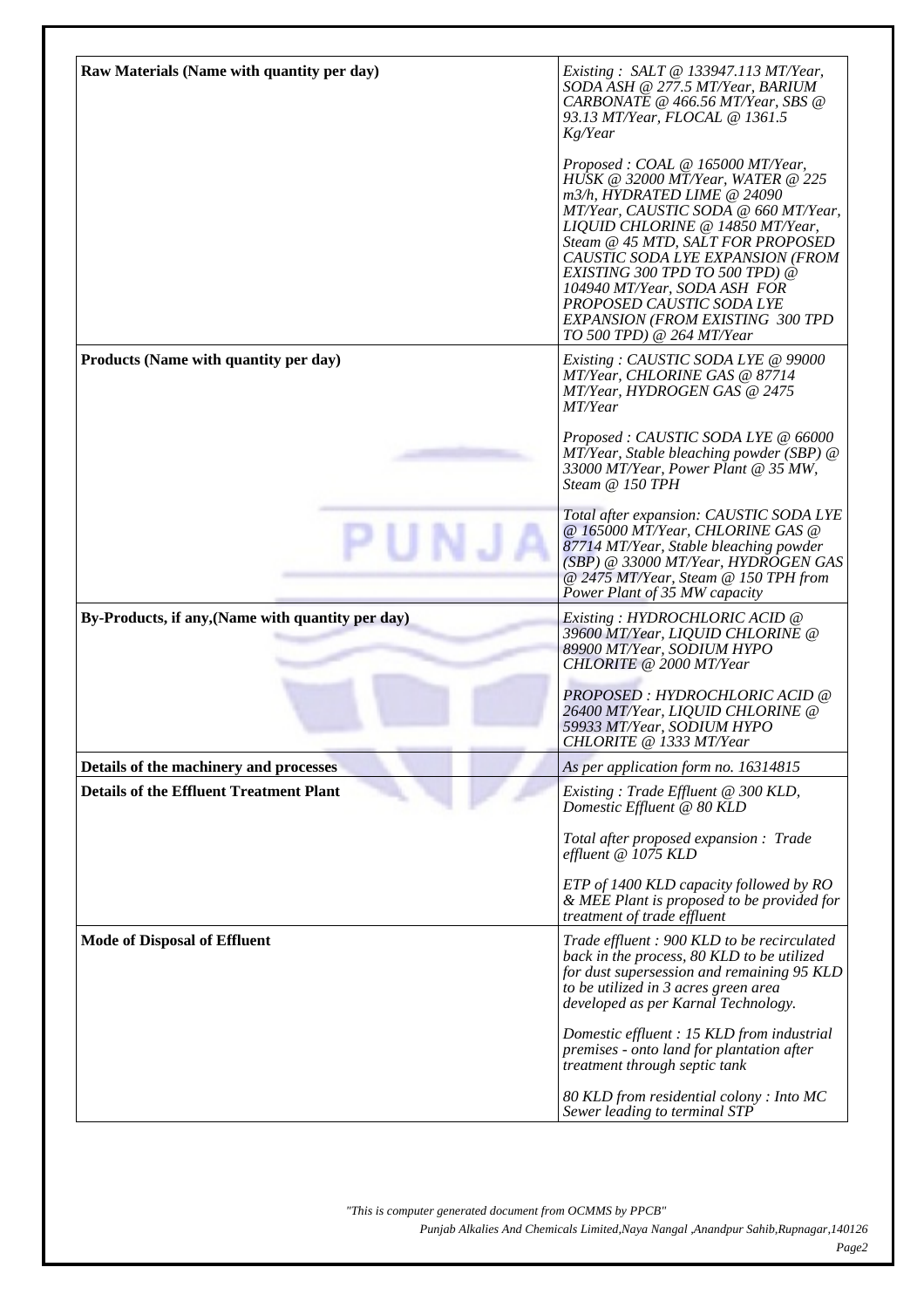| Standards to be achieved under Water (Prevention & Control of<br>Pollution) Act, 1974 | As per effluent standards prescribed by the<br>Board/MoEF&CC from time to time.                                                                                                                                                                                                                                                                                                                                                                                                                                                                                                               |
|---------------------------------------------------------------------------------------|-----------------------------------------------------------------------------------------------------------------------------------------------------------------------------------------------------------------------------------------------------------------------------------------------------------------------------------------------------------------------------------------------------------------------------------------------------------------------------------------------------------------------------------------------------------------------------------------------|
| Sources of emissions and type of pollutants                                           | THERMAX BOILER UNIT-1 EXISTING :<br>$SOx \& NOx$<br>STERLING BOILER UNIT-2 EXISTING :<br>$SOx \& NOx$<br>HCL-FURNACE UNIT-1 EXISTING: ACID<br><b>MIST</b><br><b>HCL-FURNACE UNIT-2 EXISTING : ACID</b><br><b>MIST</b><br>SODIUM HYPO PLANT UNIT-1<br><b>EXISTING: CHLORINE GAS</b><br>SODIUM HYPO PLANT UNIT-2<br><b>EXISTING: CHLORINE GAS</b><br>PROPOSED SODIUM HYPO PLANT FOR<br>PROPOSED SBP PLANT : CHLORINE<br><b>COAL &amp; RICE HUSK COMBUSTION</b><br>FROM BOILER (150TPH) OF PROPOSED<br>POWER PLANT : SPM, SO2, NOx<br><b>HUSK FIRED BOILER UNIT-2 EXISTING:</b><br>SPM, SO2, NOx |
| Mode of disposal of emissions with stack height                                       | Into atmosphere through stacks attached to<br>various source of emissions, after passing<br>through APCDs.                                                                                                                                                                                                                                                                                                                                                                                                                                                                                    |
| <b>Quantity of fuel required in TPD</b>                                               | Hydrogen gas and furnace oil in boiler<br>furnace (5 TPH & 10 TPH capacity), Rice<br>husk in boiler furnace (8 TPH capacity),<br>Chlorine/hydrogen gas in 2 no. furnaces (5<br>TPH capacity each) and HSD for D.G. sets<br>(3 x 500 KVA)                                                                                                                                                                                                                                                                                                                                                      |
|                                                                                       | Rice Husk / Coal in boiler furnace (150 TPH<br>capacity)                                                                                                                                                                                                                                                                                                                                                                                                                                                                                                                                      |
| <b>Type of Air Pollution Control Devices to be installed</b>                          | Bag filter house provided to control<br>emissions from 8 TPH capacity boiler,<br>Separate water Sprinklers provided with<br>HCL furnace Unit 1 & 2, Separate Alkali<br>scrubbers provided with Hypo Plant 1, 2.<br>Alkali Scrubber to be provided with<br>proposed hypo plant                                                                                                                                                                                                                                                                                                                 |
|                                                                                       | ESP to be provided with proposed 150 TPH<br>capacity boiler.<br>Canopies provided with 3 no. DG sets of 500<br>KVA capacity each.                                                                                                                                                                                                                                                                                                                                                                                                                                                             |
| Standars to be achieved under Air (Prevention & Control of Pollution)<br>Act, 1981    | As per emission standards prescribed by the<br>Board/MoEF&CC from time to time.                                                                                                                                                                                                                                                                                                                                                                                                                                                                                                               |

desing

25/10/2021

**(Harjit Singh) Environmental Engineer**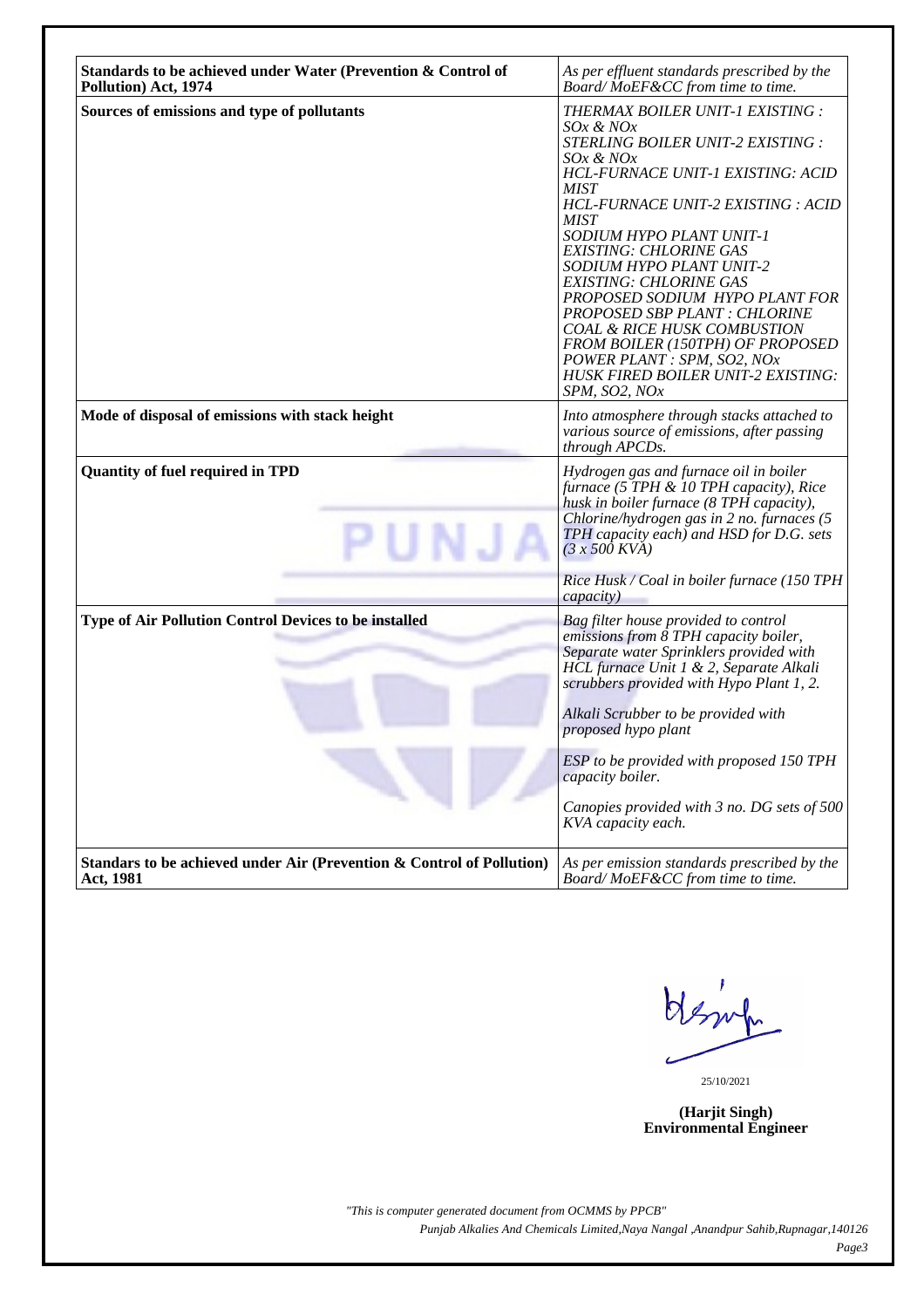*For & on behalf of* **(Punjab Pollution Control Board)**

# **Endst. No.: Dated:**

A copy of the above is forwarded to the following for information and necessary action please: The Environmental Engineer, Punjab Pollution Control Board, Regional Office, Roopnagar

25/10/2021

**(Harjit Singh) Environmental Engineer**

> *For & on behalf of*

**(Punjab Pollution Control Board)**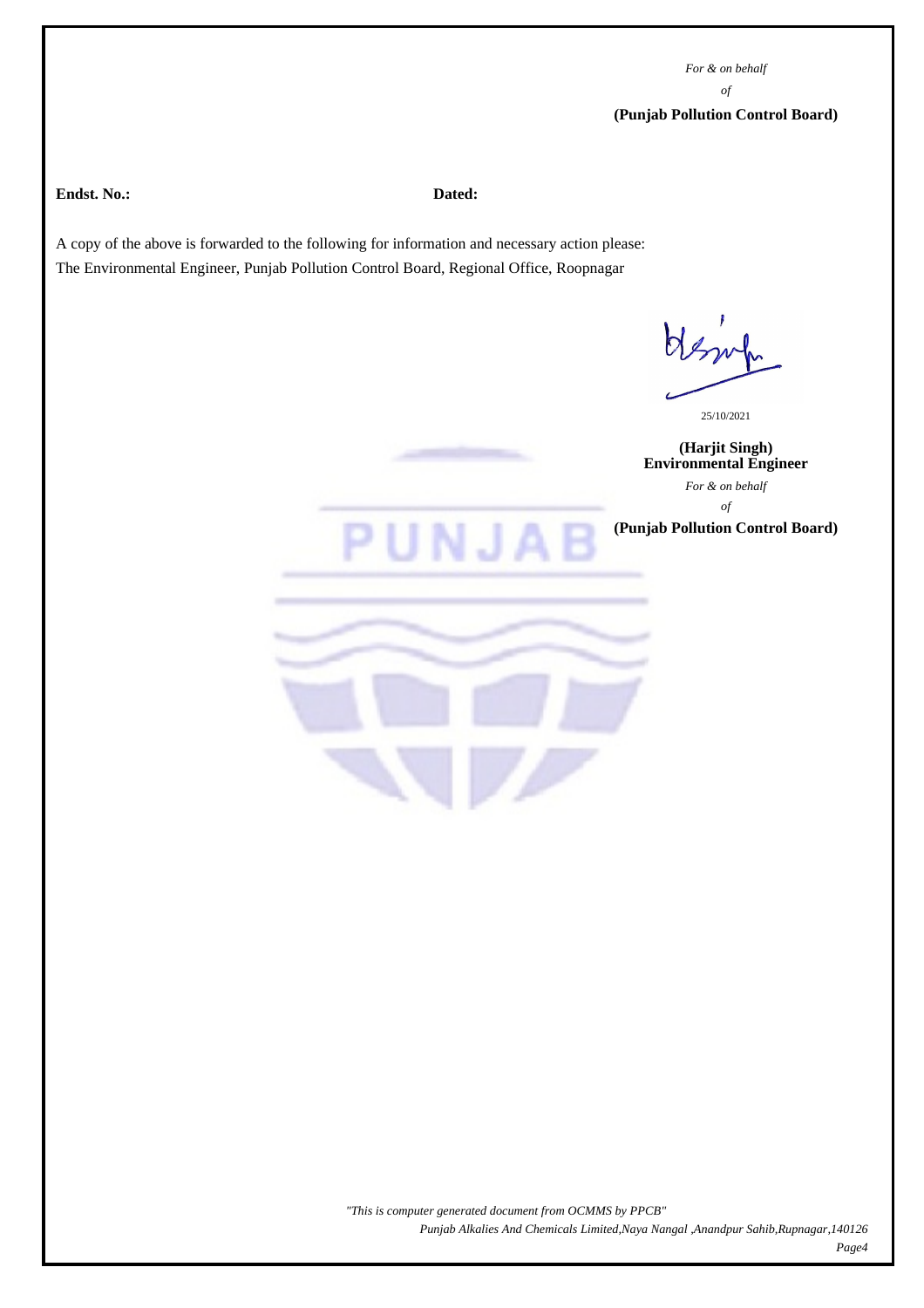## **A. GENERAL CONDITIONS**

- 1. The industry shall apply for consent of the Board as required under the provision of Water (Prevention & Control of Pollution) Act, 1974, Air (Prevention & Control of Pollution) Act, 1981 & Authorization under Hazardous and other Wastes (Management and Transboundary Movement) Rules, 2016, two months before the commissioning of the industry.
- 2. The industry shall provide adequate arrangements for fighting the accidental leakages/ discharge of any air pollutant/gas/liquids from the vessels, mechanical equipments etc. which are likely to cause environmental pollution.
- 3. The Industry shall apply for further extension in the validity of the CTE atleast two months before the expiry of this CTE, if applicable.
- 4. The industry shall comply with any other conditions laid down or directions issued by the Board under the provisions of the Water (Prevention & Control of Pollution) Act, 1974 and the Air (Prevention & Control of Pollution) Act,1981 from time to time.
- 5. The project has been approved by the Board from pollution angle and the industry shall obtain the approval of site from other concerned departments, if need be.
- 6. The industry shall get its building plans approved under the provisions of section 3-A of Punjab Factory Rules, 1952.
- 7. The industry shall put up display board indicating the Environment data in the prescribed format at the main entrance gate.
- 8. The industry shall provide port-holes, platforms and/or other necessary facilities as may be required for collecting samples of emissions from any chimney, flue or duct or any other outlets.

#### **Specifications of the port-holes shall be as under:-**

i) The sampling ports shall be provided atleast 8 times chimney diameter downstream and 2 times upstream from the flow disturbance. For a rectangular cross section the equivalent diameter (De) shall be calculated from the following equation to determine upstream, downstream distance:-

 $De = 2 LW / (L+W)$ 

Where  $L=$  length in mts. W= Width in mts.

- ii) The sampling port shall be 7 to 10 cm in diameter
- 9. The industry shall discharge all gases through a stack of minimum height as specified in the following standards laid down by the Board.

#### **(i) Stack height for boiler plants**

| S.NO. | Boiler with Steam Generating Stack heights<br>Capacity |                                                                                                                                                                         |
|-------|--------------------------------------------------------|-------------------------------------------------------------------------------------------------------------------------------------------------------------------------|
| 1.    | Less than 2 ton/hr.                                    | 9 meters or 2.5 times the height of neighboring building<br>which ever is more                                                                                          |
| 2.    | More than 2 ton/hr. to 5 ton/hr.                       | 12 meters                                                                                                                                                               |
| 3.    | More than 5 ton/hr. to 10 ton/hr                       | 15 meters                                                                                                                                                               |
| 4.    | More than 10 ton/hr, to 15 ton/hr                      | 18 meters                                                                                                                                                               |
| 5.    | More than 15 ton/hr, to 20 ton/hr                      | 21 meters                                                                                                                                                               |
| 6.    | More than 20 ton/hr. to 25 ton/hr.                     | 24 meters                                                                                                                                                               |
| 7.    | More than 25 ton/hr, to 30 ton/hr.                     | 27 meters                                                                                                                                                               |
| 8.    | More than $30$ ton/hr.                                 | 30 meters or using the formula<br>$H = 14$ Qg0.3or<br>$H = 74 (Qp) 0.24$<br>Where $Qg =$ Quantity of SO2 in Kg/hr.<br>$Qp =$ Quantity of particulate matter in Ton/day. |

**Note : Minimum Stack height in all cases shall be 9.0 mtr. or as calculated from relevant formula whichever is more.**

**(ii) For industrial furnaces and kilns, the criteria for selection of stack height would be based on fuel used for the corresponding steam generation.**

**(iii) Stack height for diesel generating sets:**

*"This is computer generated document from OCMMS by PPCB"* 

*Punjab Alkalies And Chemicals Limited,Naya Nangal ,Anandpur Sahib,Rupnagar,140126*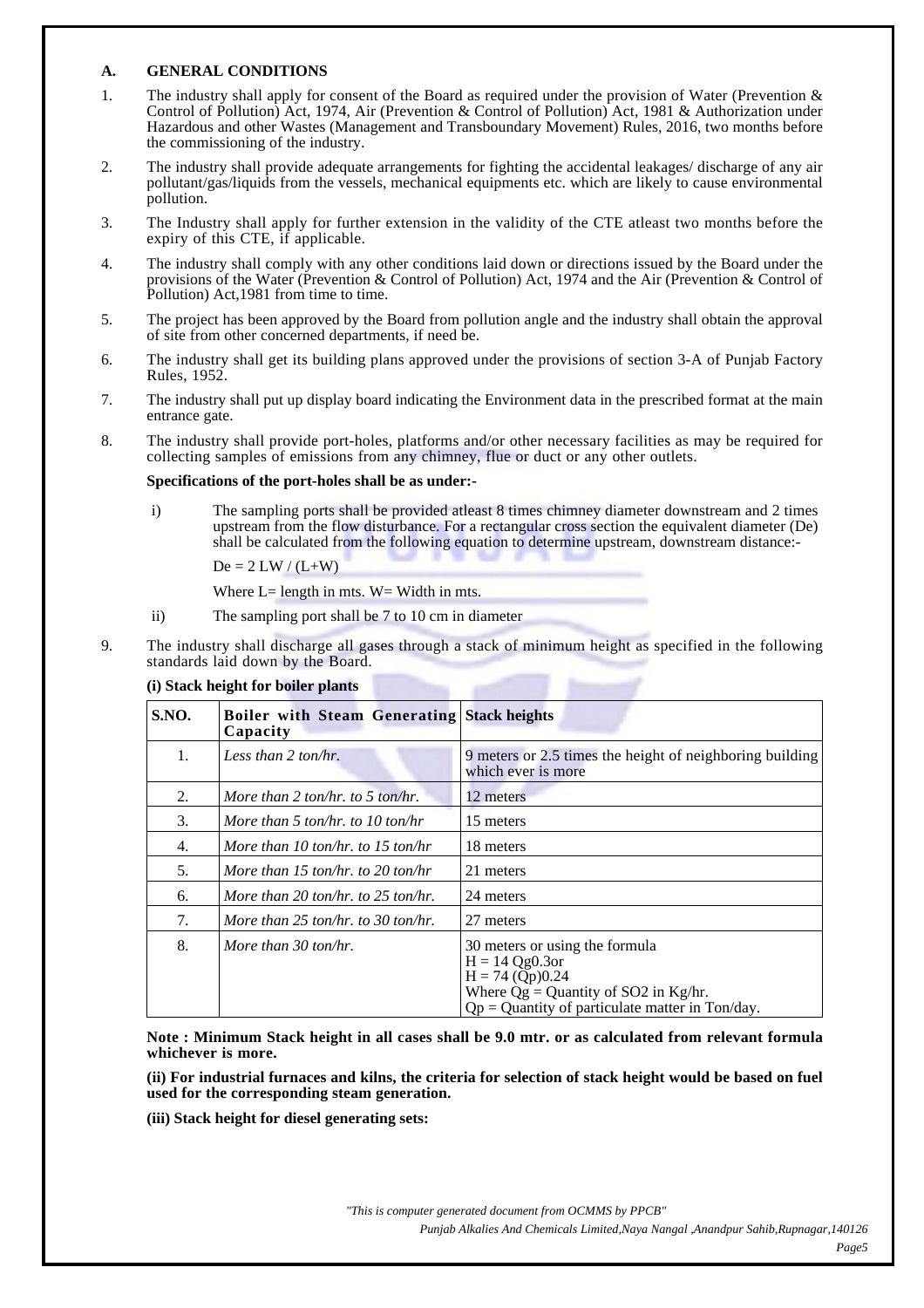| Height of the building<br>$-do-$<br>$-do-$<br>$-do-$ | Capacity of diesel generating set | <b>Height of the Stack</b> |            |
|------------------------------------------------------|-----------------------------------|----------------------------|------------|
|                                                      | $0-50$ KVA                        |                            | $+1.5$ mt  |
|                                                      | 50-100 KVA                        |                            | $+2.0$ mt. |
|                                                      | 100-150 KVA                       |                            | $+2.5$ mt. |
|                                                      | 150-200 KVA                       |                            | $+3.0$ mt. |
|                                                      | 200-250 KVA                       | $-do-$                     | $+3.5$ mt. |
| $-do-$                                               | 250-300 KVA                       |                            | $+3.5$ mt. |

## **For higher KVA rating stack height H (in meter) shall be worked out according to the formula:**

## $H = h + 0.2$  (KVA) $0.5$

where  $h =$  height of the building in meters where the generator set is installed.

- 10. The industry shall put up canopy on its DG sets and also provide stack of adequate height as per norms prescribed by the Board and shall ensure the compliance of instructions issued by the Board vide office order no. Admin./SA-2/F.No.783/2011/448 dated 8/6/2010.
- 11. The industry shall put up canopy on its DG sets and also provide stack of adequate height as per norms prescribed by the Board and shall ensure the compliance of instructions issued by the Board vide office order no. Admin./SA-2/F.No.783/2011/448 dated 8/6/2010.
	- (i) Once in Year for Small Scale Industries.
	- (ii) Four in a Year for Large/Medium Scale Industries.
	- (iii) The industry will submit monthly reading/ data of the separate energy meter installed for running of effluent treatment plant/re-circulation system to the concerned Regional Office of the Board by the 5th of the following month.
- 12. The industry shall provide flow meters at the source of water supply, at the outlet of effluent treatment plant and shall maintain the record of the daily reading and submit the same to the concerned Regional Office by the 5th day of the following month.
- 13. The industry shall make necessary arrangements for the monitoring of stack emissions and shall get its emissions analyzed from lab approved / authorized by the Board:-
	- (i) Once in Year for Small Scale Industries.
	- (ii) Twice/thrice/four time in a Year for Large/Medium Scale Industries.
- 14. The pollution control devices shall be interlocked with the manufacturing process of the industry.
- 15. The Board reserves the right to revoke this "consent to establish" (NOC) at any time, in case the industry is found violating any of the conditions of this "consent to establish" and/or the provisions of Water (Prevention & Control of Pollution) Act, 1974 and Air (Prevention & Control of Pollution) Act, 1981 as amended from time to time.
- 16. The industry shall plant minimum of three suitable varieties of trees at the density of not less than 1000 trees per acre along the boundary of the industrial premises.
- 17. The issuance of this consent does not convey any property right in either real or personal property, or any exclusive privileges, nor does it authorize any injury to private property or any invasion of personal rights, nor any infringement of Central, State or Local Laws or Regulations.
- 18. The consent does not authorize or approve the construction of any physical structures or facilities for undertaking of any work in any natural watercourse.
- 19. Nothing in this NOC shall be deemed to neither preclude the institution of any legal action nor relieve the applicant from any responsibilities, liabilities or penalties to which the applicant is or may be subjected under this or any other Act.
- 20. The diversion or bye pass of any discharge from facilities utilized by the applicant to maintain compliance with the terms and conditions of this consent is prohibited except.
	- (i) Where unavoidable to prevent loss of life or some property damage or
	- (ii) Where excessive storm drainage or run off would damage facilities necessary for compliance with terms and conditions of this consent. The applicant shall immediately notify the consent issuing authority in writing of each such diversion or bye-pass.
- 21. The industry shall ensure that no water pollution problem is created in the area due to discharge of effluents from its industrial premises.

*"This is computer generated document from OCMMS by PPCB"* 

*Punjab Alkalies And Chemicals Limited,Naya Nangal ,Anandpur Sahib,Rupnagar,140126*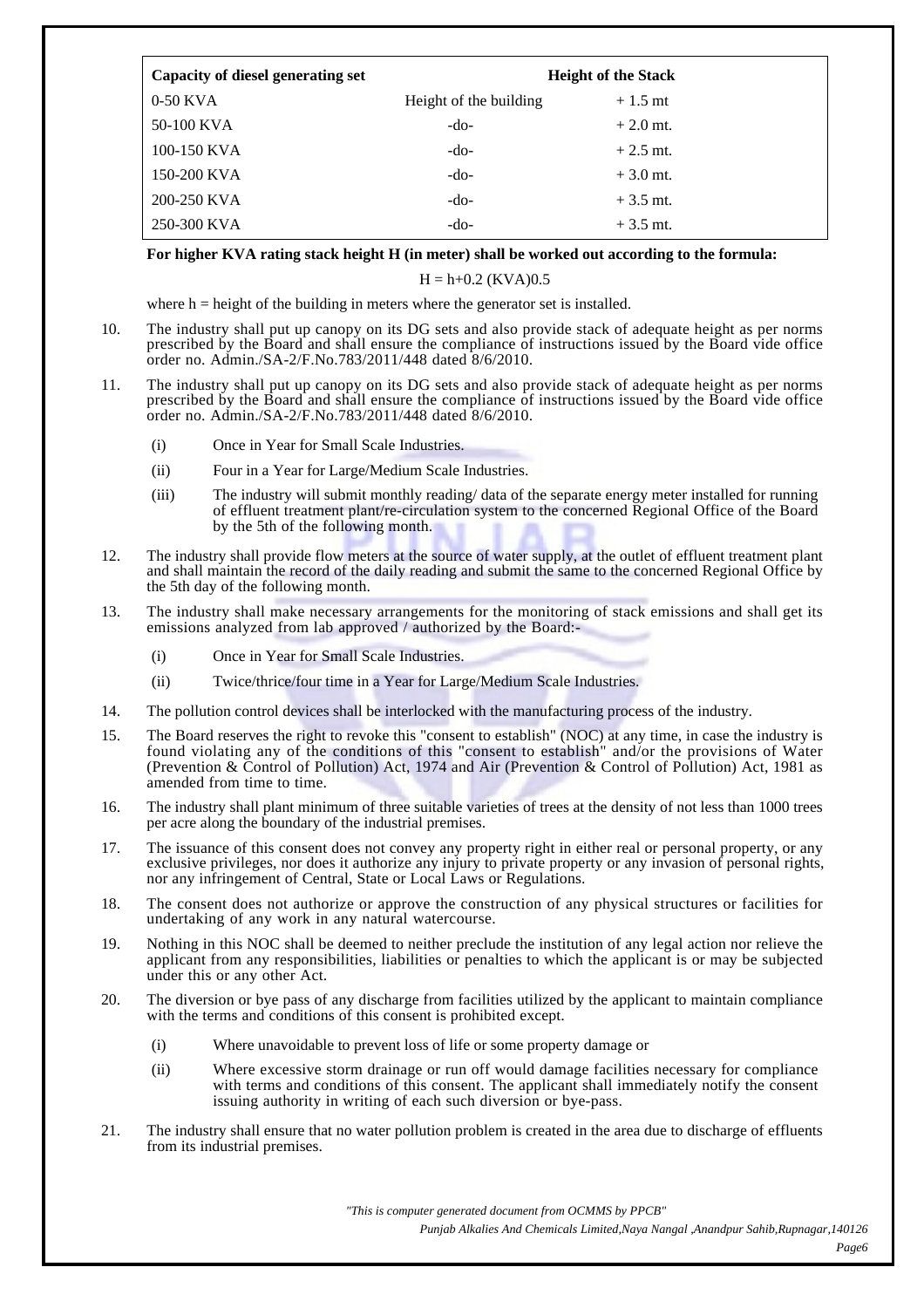- 22. The industry shall comply with the conditions imposed if any by the SEIAA/MOEF in the Environmental Clearance granted to it as required under EIA notification dated 14/9/06, if applicable.
- 23. The industry shall earmark a land within their premises for disposal of boiler ash in an environmentally sound manner, and / or the industry shall make necessary arrangements for proper disposal of fuel ash in a scientific manner and shall maintain proper record for the same, if applicable.
- 24. The industry shall obtain and submit Insurance cover as required under the Public Liability Insurance Act, 1991.
- 25. The industry shall submit a site emergency plan approved by the Chief Inspector of Factories, Punjab as applicable.
- 26. The industry shall provide proper and adequate air pollution control arrangements for control emission from its coal/fuel handling area, if applicable.
- 27. The Industry shall comply with the code of practice as notified by the Government / Board for the type of Industries where the siting guidelines / code of practice have been notified
- 28. Solids, sludge, filter backwash or other pollutant removed from or resulting from treatment or control of waste waters shall be disposed off in such a manner so as to prevent any pollutants from such materials from entering into natural water.
- 29. The industry shall submit a detailed plan showing therein, the distribution system for conveying wastewaters for application on land for irrigation along with the crop pattern to be adopted throughout the year.
- 30. The industry shall not irrigate the vegetable crops with the treated effluents which are used/ consumed as raw.
- 31. The industry shall ensure that its production capacity & quantity of trade effluent do not exceed the quantity mentioned in the NOC and shall not carry out any expansion without the prior permission/NOC of the Board.
- 32. All amendments/revisions made by the Board in the emission/stack height standards shall be applicable to the industry from the date of such amendments/revisions.
- 33. The industry shall not cause any nuisance/traffic hazard in vicinity of the area.
- 34. The industry shall maintain the following record to the satisfaction of the Board :-
	- (i) Log books for running of air pollution control devices or pumps/motors used for it.
	- (ii) Register showing the result of various tests conducted by the industry for monitoring of stack emissions and ambient air.
	- (iii) Register showing the stock of absorbents and other chemicals to be used for scrubbers.
- 35. The industry shall ensure that there will not be significant visible dust emissions beyond the property line.
- 36. The industry shall establish sufficient number of piezometer wells in consultation with the concerned Regional Office, of the Board to monitor the impact on the Ground Water Quantity due to the industrial operations, if applicable.
- 37. The industry shall provide adequate and appropriate air pollution control devices to contain emissions from handling, transportation and processing of raw material  $\&$  product of the industry

25/10/2021

**(Harjit Singh) Environmental Engineer**

> *For & on behalf of*

**(Punjab Pollution Control Board)**

*"This is computer generated document from OCMMS by PPCB"* 

*Punjab Alkalies And Chemicals Limited,Naya Nangal ,Anandpur Sahib,Rupnagar,140126*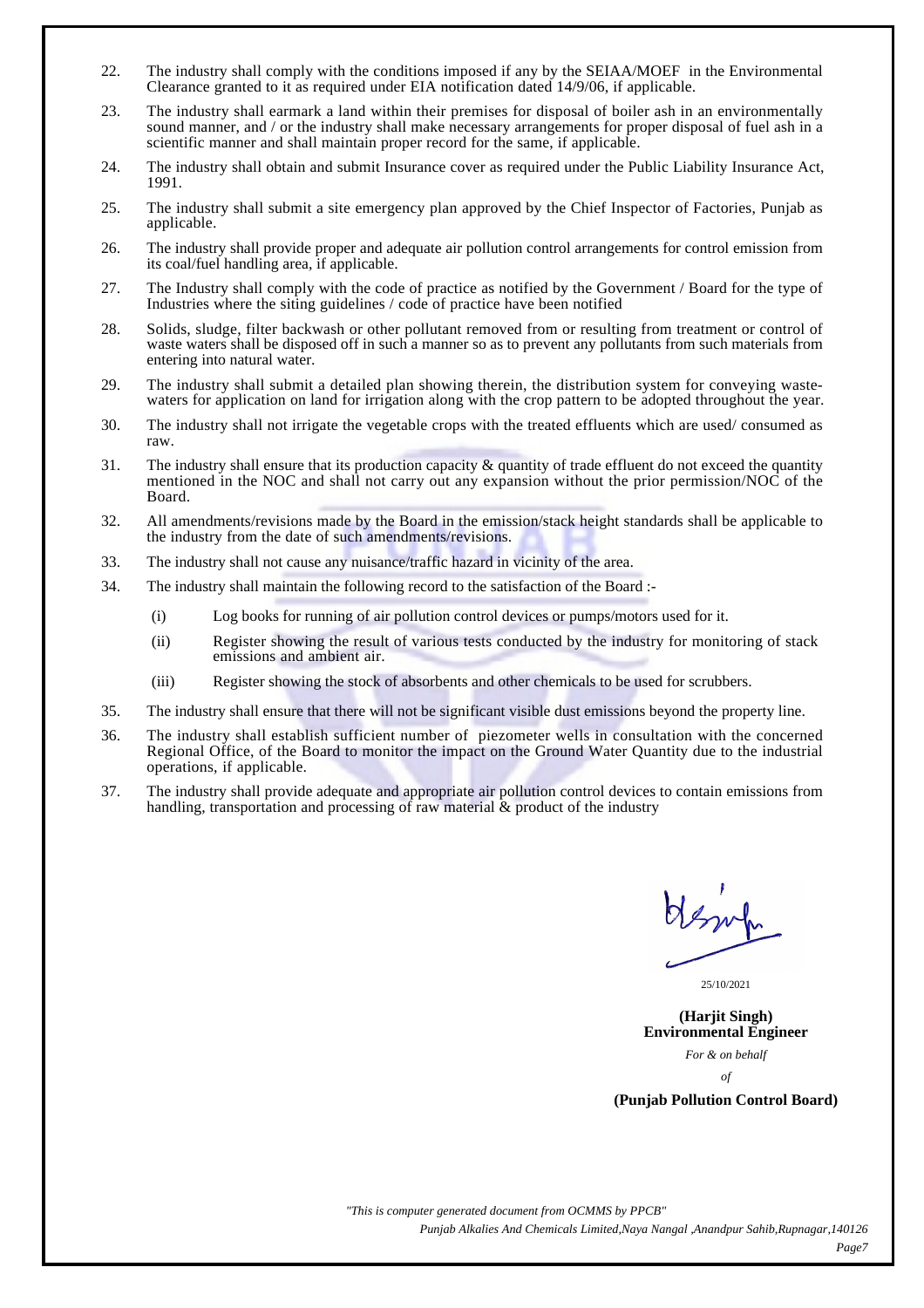